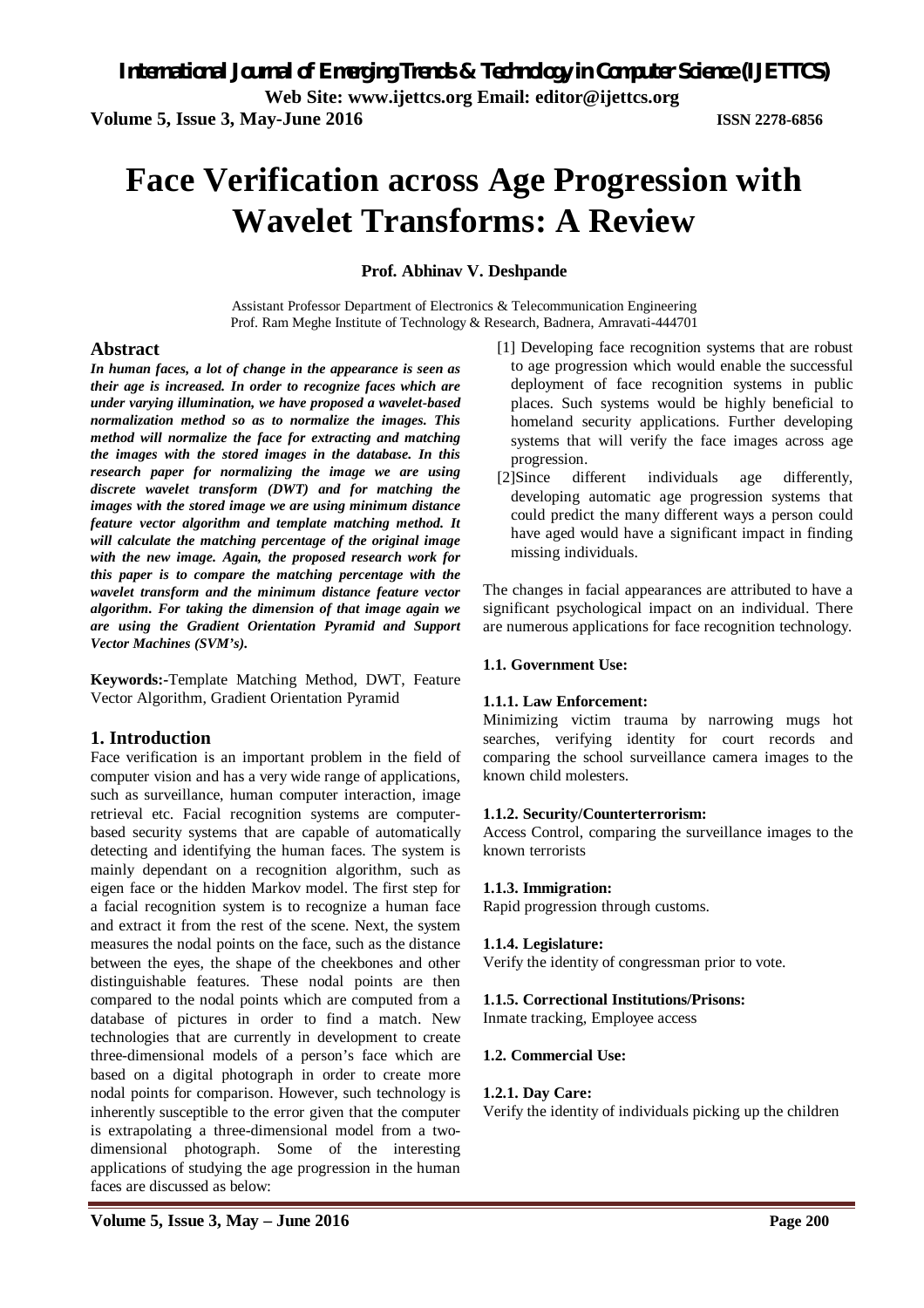# *International Journal of Emerging Trends & Technology in Computer Science (IJETTCS)* **Web Site: www.ijettcs.org Email: editor@ijettcs.org**

#### **Volume 5, Issue 3, May-June 2016 ISSN 2278-6856**

#### **1.2.2. Missing Children/Runaways:**

Search surveillance images and the internet for missing children and runaways, gaming industry find card counters and thieves, Internet, E-Commerce.

For the compression of images in this research work, we are using DWT (Discrete Wavelet Transform) technique. But how this flow can be done is given as below:

#### **2. Wavelet Compression (DWT)**

For the compression of images we are using the normalization technique that comes under the category of wavelet transform. The compression of the image is done with the following flow:



**Figure 2** Discrete Wavelet Transform (DWT)

Discrete Wavelet Transform can be described as a series of filtering and sub sampling (decimation in time) as depicted in Figure 1. In each level in this series, a set of  $2j-1$  coefficients are calculated, where  $j < J$  is the scale and  $N = 2J$  is the number of samples in the input signal. The coefficients are calculated by applying a high pass wavelet filter to the signal and down sampling the result by a factor template images. The changes are due to the illumination variation of 2. At the same level, a low pass scale filtering is also performed (followed by down sampling) in order to produce the signal for the next level. Both the wavelet and scale filters can be obtained from a Quadrature Mirror Filter (QMF) function that defines the wavelet.

#### **3. Support Vector Machines (SVM's)**

The SVM is divided into two parts: Linear SVM and Non-Linear SVM. In linear SVM most "important" training points are the support vectors, they define the hyper plane. Quadratic optimization algorithms can identify which training points  $x_i$  are the support vectors with non-zero Lagrangian multipliers  $\alpha_i$ . Both in the dual formulation of the problem and in the solution training points appear only inside dot products. In Non-Linear SVM, the SVM locates a separating hyper plane in the feature space and classify the points in that space. It does not need to represent the space explicitly, simply by defining a kernel function. The kernel function plays the role of the dot product in the feature space. The SVM is used to divide the feature space into two classes, one for inra-personal

pairs and the other for extra personal pairs. By using the same terminology, we denote the separating boundary with the following equation:

$$
\Sigma_{i=1}^{X N^\prime s} \, a_i y_i \, K \left( s_i, x \right) + b = \Delta \qquad \ldots \ldots \qquad Eqn. \ (1)
$$

where N's are the number of support vectors and  $s_i$  is the i-th support vector, is used to trade off the correct reject rate and correct accept rate as described in (3) and (4). K is the kernel function that provides the SVM with nonlinear abilities. For verification tasks, the correct reject rate (CRR) and the correct acceptance rate (CAR) are the two critical criteria. Here the correct reject rate and the correct acceptance rate is calculated with the help of following formulas:

 $CRR = #$  correctly rejected extra-personal pairs/#Total extra-personal pairs

 $CAR = #$  correctly accepted intra-personal pairs/#Total intra-personal pairs

where "accept" indicates that the input image pairs are from the same subject and "reject" indicates the opposite. In addition, the equal error rate (ERR), which is defined as the error rate when a solution has the same CAR and CRR, is frequently used to measure the verification performance [1].

### **4. Edge Gradient Representation (GOP)**

One of the problems which is occurring when we are using the gray scale value of image for object matching is the changes in illumination can significantly reduce the correlation between the test and is difficult to predict without a priori model of the object which is under consideration. It has been observed that as compared to gray scale values, the edge maps are more robust to illumination variation [6]. The edge maps are obtained by computing the intensity gradients and thresholding the gradient values. The selection of the threshold value is low, then the spurious edges come up in the edge map. On the other hand, a high threshold value can obliterate significant edges. Another problem in using the edge map for correlation is that even a small deformation in the edge contours can significantly reduce the correlation. For finding the gradient of a particular image, we will be taking help of the following formula:

$$
\Delta f = \delta f/\delta x + \delta f/\delta y \quad \dots \quad \text{Eqn. (2)}
$$

where  $\delta f/\delta x$  is the gradient in the x direction. δ f/δ y is the gradient in the y direction.

### **5. Proposed Method for Matching Face Images Across Aging**

Figure 2 shows a schematic of the proposed nongenerative approach for face verification across age progression. We now present the results of the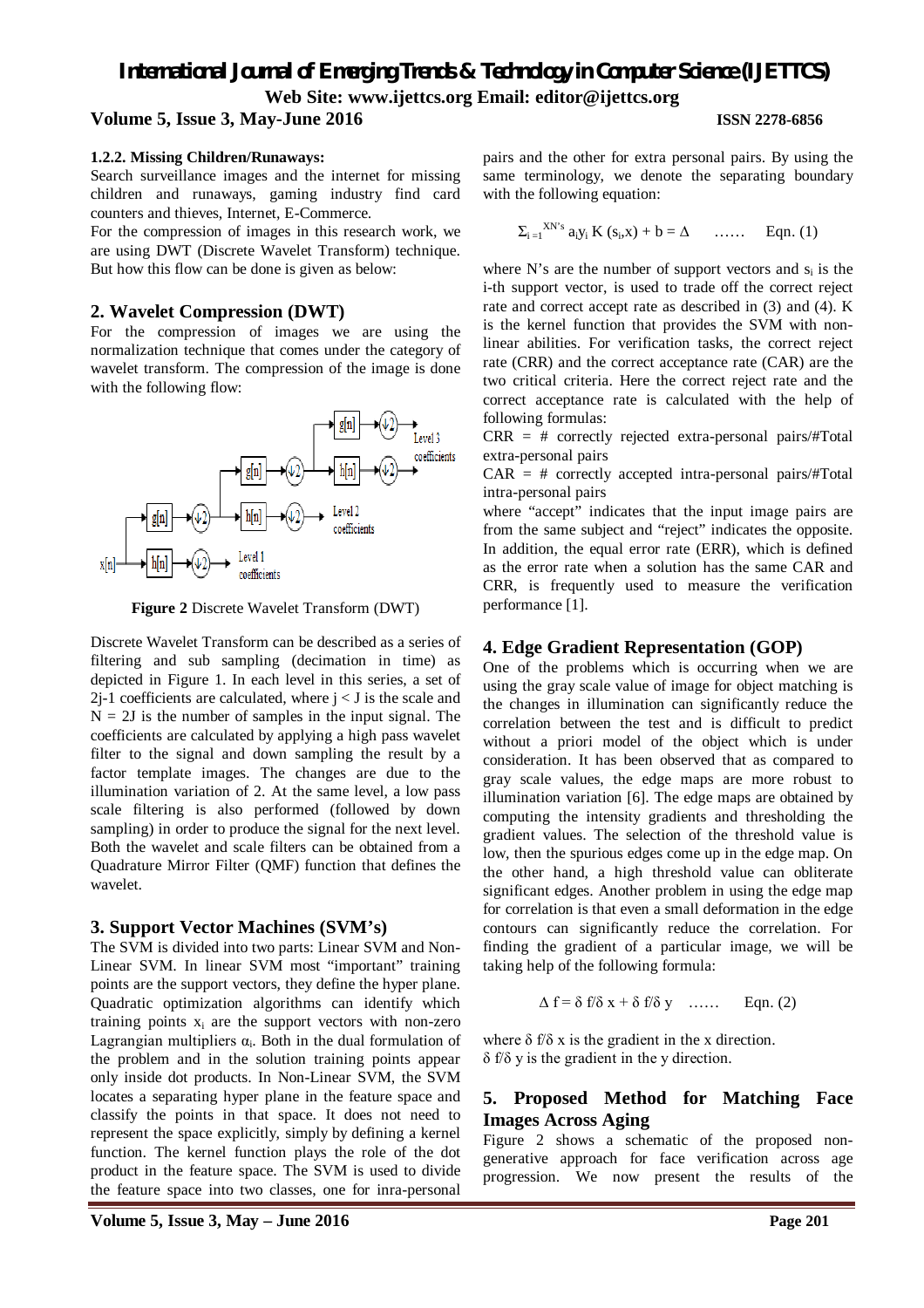## *International Journal of Emerging Trends & Technology in Computer Science (IJETTCS)* **Web Site: www.ijettcs.org Email: editor@ijettcs.org Volume 5, Issue 3, May-June 2016 ISSN 2278-6856**

experiments which are performed to evaluate the effectiveness of the proposed method. In this analysis, we deal primarily with the aging effects in adults and so we use a part of a private passport dataset which consists of age separated pairs of adult face images. In our experiments, we use 350 genuine pairs of images with average age separation of over 9 years. For this particular matching the face image in to the database we are using the minimum distance feature vector algorithm and with the help of that algorithm we can calculate the difference between the original image and the detected image. For finding the matches with the original image, we have to take the difference between the current image and the extracted image and after finding the difference; we have to take the sum of all the detected features for taking the average percentage of the images. For finding the difference following steps are implemented:

- [1] Find the difference between the declared variable.
- [2] Diffrence = absolute value of (current variable detected variable)
- [3] Diffrence\_Sum = Sum of (diff)
- [4] Then,put this sum inside the match error variable.
- [5] Match Percentage (count) =  $100*(65536$ diff\_sum)/65536
- [6] Index (count) = count

The same proposed research work can be shown in the following block diagram:



**Figure 3** Block Diagram of Proposed System for Matching the Face Images across Aging

#### **6. Conclusion**

In this research paper, we studied the problem of face verification with age variation by using discriminative methods. Again in this research paper, we are only concentrated on the discriminative methods like GOP (Gradient Orientation Pyramid) and the Support Vector Machines (SVM's). In many previous works, they were doing their research work with the help of these two methods but the result is not getting in the normalized form, so for this reason we can use the wavelet transform

for normalization. With the help of normalized images, we can detect the face for a particular image and then store that image in the database for matching of the feature vector. For face detection, we use the technique of conversion of RGB to YUV image. With the help of that technique, we detect the face and in the future work, we match the nodal points for that particular image and then store them in the database for the purpose of age verification.

#### **7. Acknowledgments**

I am very much thankful to all of the staff members and the Head of Department, Electronics & Telecommunication Engineering, Prof. Ram Meghe Institute of Technology & Research, Badnera, Amravati-444701 for their kind support and co-operation in successful carrying out this research work. This research work was undertaken as a part of Technical Education Quality Improvement Program (TEQIP-2) in order to promote and facilitate the current and emerging trends in the field of Electronics & Telecommunication Engineering so that the new and young researchers working in the fields of research and development in Electronics Engineering domain should get the benefit of pursuing their main hobbies which are pertaining to the Embedded Systems platform and should try to learn the new skills and expertise in the particular field of Embedded Systems and Wireless Networks.

#### **References**

- [1]. I. Craw, D. Tock and A. Bennett, "Finding Face Features", Proceedings of the 2<sup>nd</sup> Eurpean Conference on Computer Vision, pp. 92-96, 1996.
- [2]. A. Lanitis, C.J. Taylor and T. F. Cootes, "An Automatic Face Identification System using Flexible Apperance Models", Image and Vision Computing, Volume 13, No. 5, pp. 393-401, 1995.
- [3]. T. K. Leung, M. C. Burl and P. Perona, "Finding Faces in Cluttered Scenes using Random Labeled Graph Matching", Proceedings of the  $5<sup>th</sup>$  IEEE International Conference on Computer Vision, pp. 637-644, 1995.
- [4]. B. Moghaddam and A. Pentland, "Probabilistic Visual Learning for Object Recognition", IEEE Transactions on Pattern Analysis and Machine Intelligence, Volume 19, No. 7, pp. 696-710, July 1997.
- [5]. M. Turk and A. Pentland, "Eigenfaces for Recognition", Journal of Cognitive Neuroscience, Volume 3, No. 1, pp. 71-86, 1991.
- [6]. M.Kirby and L. Sirovich, "Application of the Karhunen-Loeve Procedure for the Characterization of Human Faces", IEEE Transactions on Pattern Analysis and Machine Intelligence, Volume 12, No. 1, pp. 103-108, January 1990.